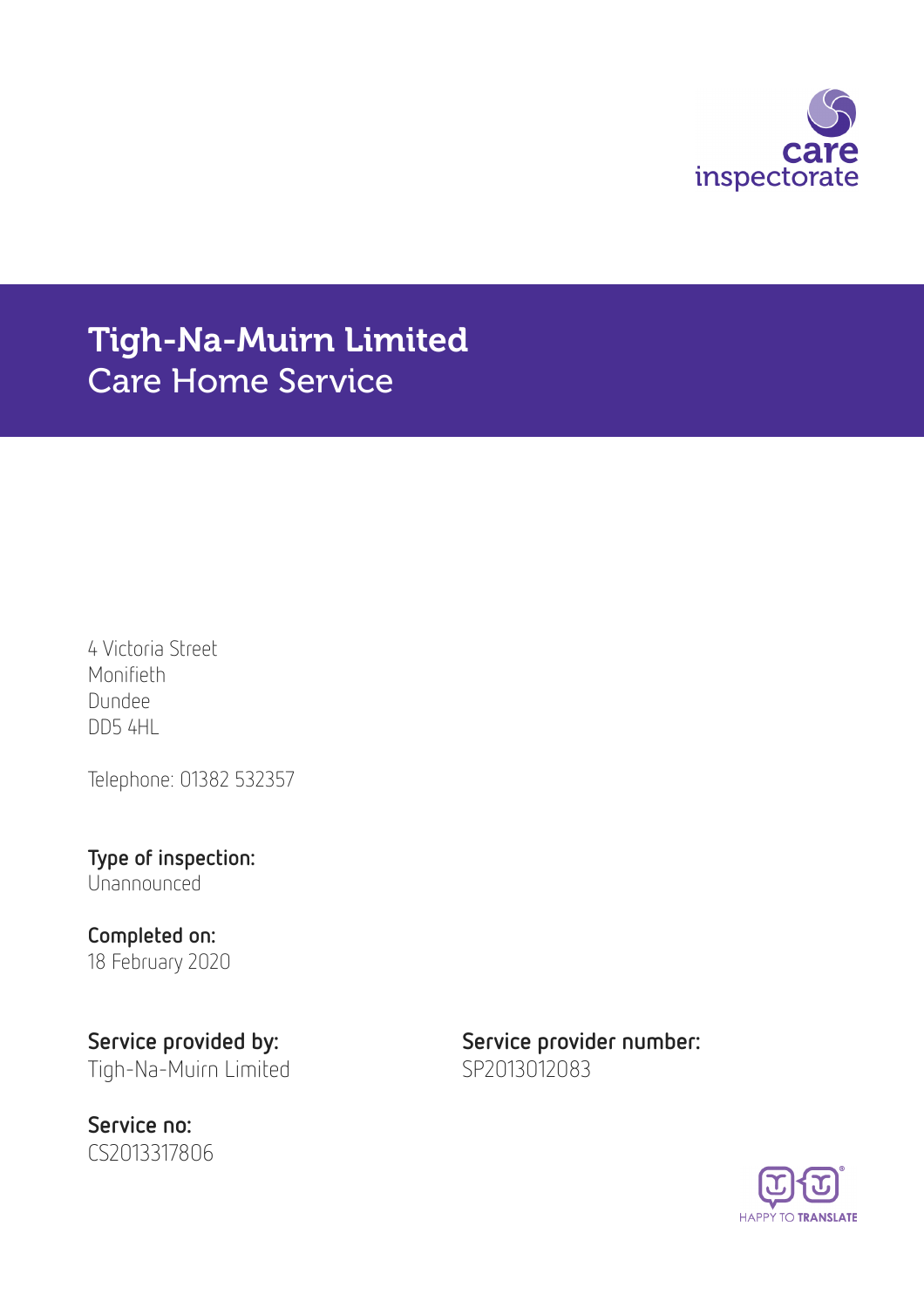#### About the service

This service was registered with the Care Inspectorate on 24 February 2014. The Care Inspectorate regulates care services in Scotland. Information in relation to all care services is available on our website at [www.careinspectorate.com](http://www.careinspectorate.com)

During this inspection we used the 'Health and Social Care Standards' to help evaluate the quality of service provided and people's experiences. The standards can be accessed at [www.gov.scot.](http://www.gov.scot)

Tigh-Na-Muirn Limited is a very well established care home for older people in the seaside Angus village of Monifieth. It is registered to provide 24 hour care and support for a maximum of 59 people in 55 rooms. The home provides a very high standard of accommodation. People using the service are encouraged to personalise their rooms to their choosing. There are several dining areas and sitting rooms throughout the home to accommodate the choice and wide ranging needs of people using the service. The surrounding gardens and outdoor facilities are an additional asset.

This service and the people living here, benefit from strong and experienced leadership which has resulted in excellent quality assurance and control. As a result we can be confident in current standards being maintained. There were 55 people living in Tigh-Na-Muirn at the time of our inspection visit. Throughout our visit we witnessed all staff delivering a service in an informed and professional manner which demonstrated respect and compassion and resulted in people being content, occupied and very well supported.

Choice, promoting independence and maintaining dignity are the main aims of the service. The focus is on the comfort and wellbeing of people living here. The involvement of people using the service, relatives and representatives is an integral part of planning and assessing care and support. Provider information can be found on their website at [www.tighnamuirn.co.uk](http://www.tighnamuirn.co.uk)

#### What people told us

This inspection benefited from support from our inspection volunteer scheme.\* Resident's views were gathered throughout our inspection visit.

We received fifteen completed Care Standards Questionnaires (CSQs) from people using the service and their families and friends. Most returns highlighted that people strongly agreed that the quality of every aspect of service provision, was of a very high standard.

We spent time speaking with people during the inspection. The views of people who responded to our care standard questionnaires, and who spoke with us are reflected here. We also spoke with members of the staff team and a visiting health professional. During the inspection we had the opportunity to speak with fifteen people using the service. We carried out SOFI 2\*\* observations involving five people and over a lunchtime. It was a pleasure to witness the quality of staff interactions with residents. At all times staff were discreet in providing assistance and/or supervision. The value in mealtimes providing an opportunity for people to socialise was used to it's full advantage with humour and inclusion evident in abundance. Staff skilfully supported resident's independence and decision making. It was reassuring to see no assumptions were made. As a result we could see people enjoying their meals and drinks in a relaxed and pleasant atmosphere.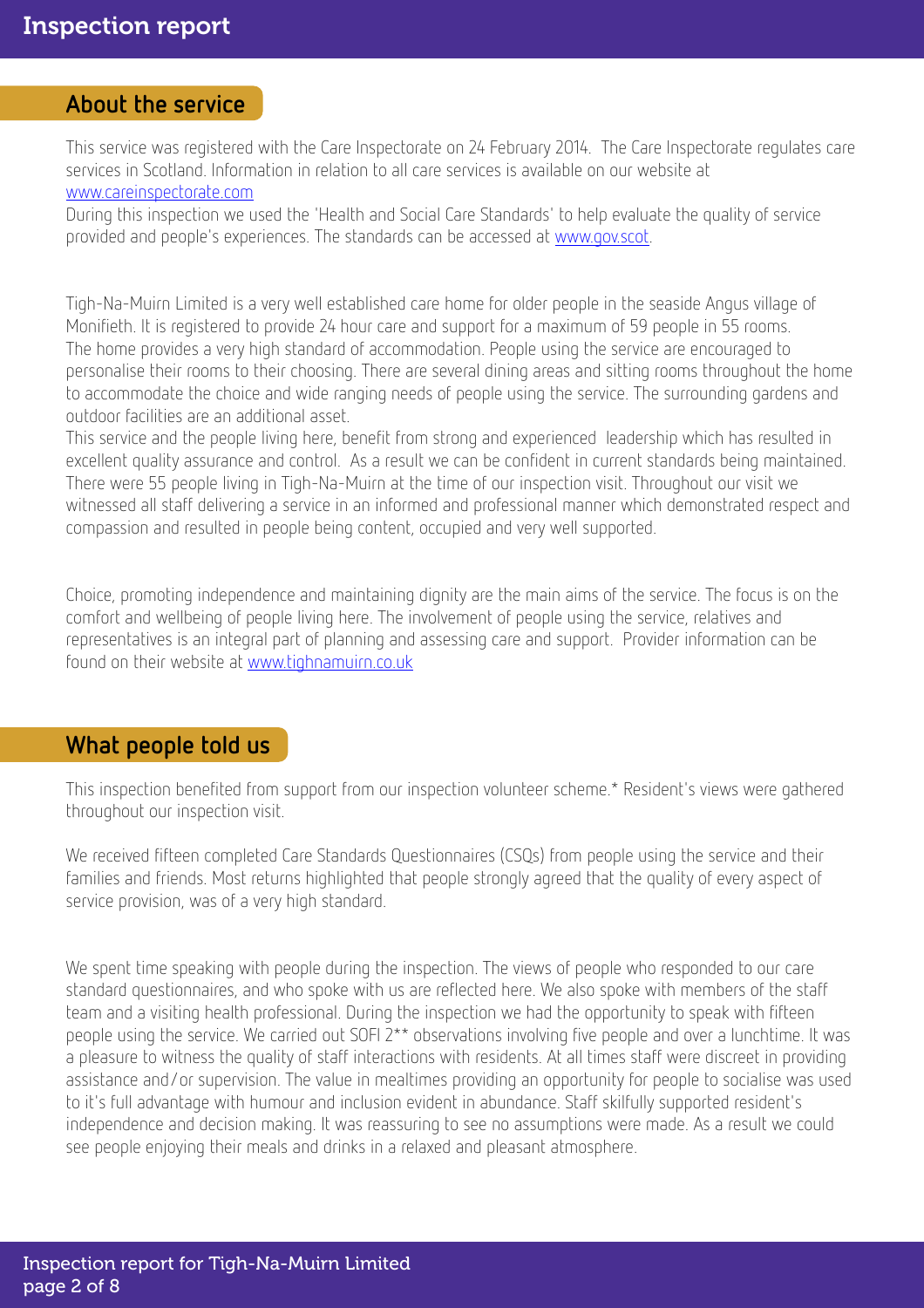Feedback was overwhelmingly positive and comments included:

"First class, every single member of staff are caring and compassionate. My relative was a bit down when (they) first arrived but everyone makes an effort to speak to (them) and cheer (them) up"

"I would like to see more 24/7 nursing as nurses currently work Mon-Fri 9-5, outwith those hours staff sometimes need to phone out of hours NHS for advice"

"The staff are fully aware of (my relative's) health, wellbeing needs and cater to our satisfaction as a family"

"The home did all they could to support (my relative's) wellbeing. Many of the staff are exceptional in the care they showed...."

"I have no complaints about this home but it's very expensive"

"My relative) is well cared for in the home and any incidents are reported to me"

"Staff are very kind and obliging"

"Brilliant! I am very pleased with the relationship my (relative) has made with staff. (They are) always treated with a caring, patient and good humoured attitude. As are (the family) when we visit"

"Senior carers/leads are excellent with care - entertainment team are great at engaging with residents during activities. All staff work well together as a team. Cleaners do an excellent job of maintaining residents' rooms"

"Excellent, caring and exceptional staff. Staff communicated well with myself and went out of their way to be supportive. My (relative) was frequently on 15 minute checks that they did adhere to"

"The home is always immaculate and fresh smelling...."

"Lovely home - more like a hotel in look/feel. Food is excellent - have joined (my relative) for a few meals. Laundry do a good job and (my relative's) possessions are always returned to (them) like new. Only comment is dining area chairs - these are frequently washed.............. but often the chairs don't feel/smell fresh"

"Provides the perfect setting"

"I am involved in all decisions, appointments and informed of any changes. I am contacted if there is a problem and I am also involved in reviews. I am contacted again with feedback from my reviews. My relative is also taken to and from appointments without me worrying"

"Staff have been excellent at dealing with dementia changes and organising new medication. As a carer it can be stressful 'though to receive calls about changes/incidents and it's better to have regular reviews than ad-hoc calls"

"Care and support was excellent, although it isn't a nursing home it was very beneficial having nurses involved in (my relative's) care"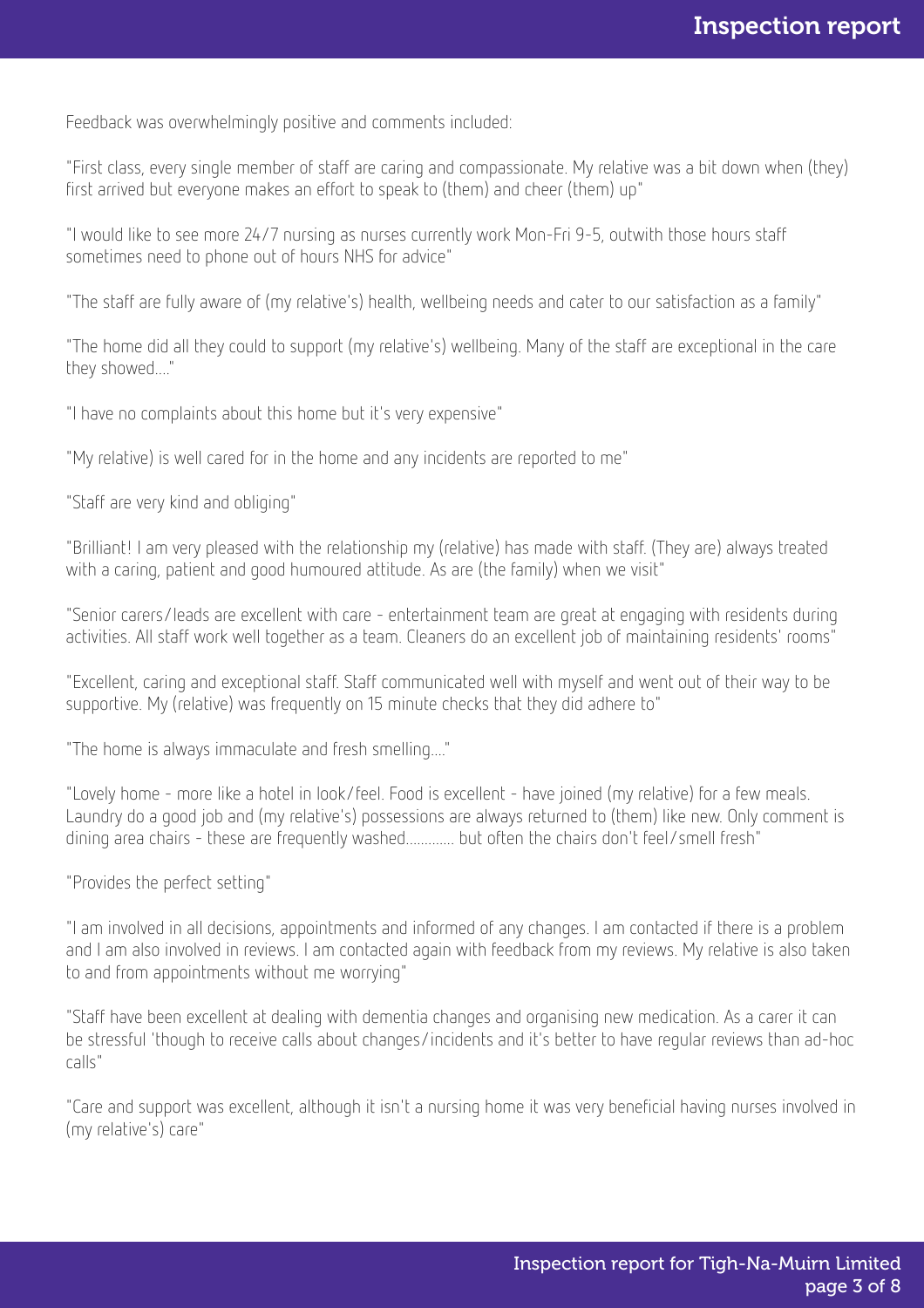"Very good leadership team who work hard to maintain high standards for residents. Leadership training all staff well. They could, however, sometimes be more aware of carer/relations and their emotional support through changes in resident"

"I feel quite relaxed there's not much noise. Very Good outlook - no pressure"

\*An inspection volunteer is a member of the public who volunteers to work alongside care inspectorate inspectors during the inspection process. Inspection volunteers have a unique experience of either being a service user themselves or being a carer for someone who uses or has used services. The inspection volunteer's role is to speak with people using the service (and potentially their family carers, friends or representatives) being inspected and gather their views. In addition, where the inspection volunteer makes their own observations from their perspective as a recipient or a carer, these may also be recorded.

\*\*SOFI 2 is a Short Observational Framework for Inspection. We use SOFI 2 as a tool to assist us in directly observing the experience and outcomes for people who are unable to tell us their views.

#### From this inspection we evaluated this service as:

How well do we support people's wellbeing? 6 - Excellent How good is our leadership? Not assessed How good is our staffing? Not assessed How good is our setting? Not assessed How well is our care and support planned? 6 - Excellent

In evaluating quality, we use a six point scale where 1 is unsatisfactory and 6 is excellent

Further details on the particular areas inspected are provided at the end of this report.

How well do we support people's wellbeing? 6 - Excellent

People using registered care services can expect to experience high quality care and support where they and/or their representatives are fully involved in decisions made about their care and support. We would expect that people were treated with dignity and respect and were reassured to observe a great number of very sensitive interactions from care staff, activities staff, ancillary staff and management. We were strongly encouraged by the extremely positive feedback we received before and during the inspection. As a result we evaluated care and support as excellent.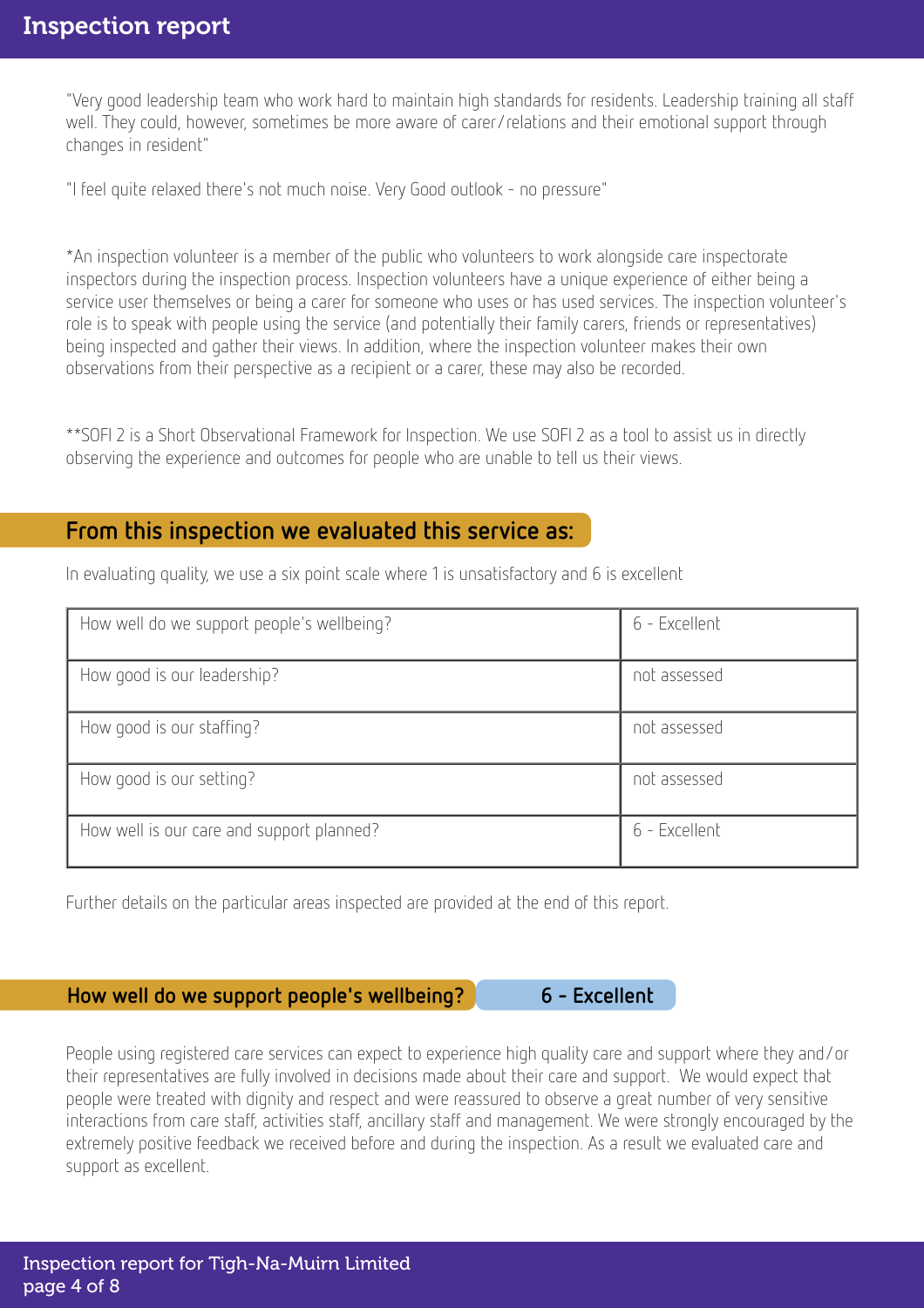Our discussions with staff demonstrated an excellent understanding of the individual assessed needs of the people in their care, and how to provide care and support. We observed people being assisted to maintain their dignity and identity. The service excelled in promoting community involvement, striving to maintain people's links with their community eg: social links, community clubs, church and developing opportunities outwith the home to maintain their interests and identity. For one person on the day of our visit, this involved an extra member of staff being drafted to accompany them to a local business where they could chat in their first language and enjoy a treat.

The service continues to strongly support the use of technology to connect with family and friends, with Skype and other online forums being used to very good effect. This approach enabled much involvement and continued participation to maintain family links and friendships.

Medication care plans included extensive information about signs and symptoms, indicators for treatment and potential side effects. As a result, staff were very clear about their role and a consistently high standard was being achieved in terms of people getting their medication as prescribed and reviewed as a matter of routine. Our discussions with staff highlighted their awareness of the importance of pain control as fundamental to planning care and support in order that people could enjoy their day.

People living with dementia appeared settled and calm, moving through the home freely. Where support was needed, staff were available, skilled and unobtrusive, which meant that people living with dementia could fully engage with activities in an individualised and meaningful way. We saw exceptional staff presence throughout the home. We saw staff taking time to chat with people, involve and encourage conversation, or take part in a meaningful activity (individually or as a group). We observed a lot of one-to-one time being spent with people and their visitors. People were seen to be listened to, and when assistance was required this was carried out promptly in a discreet and respectful manner.

Care plan reviews continued to be held and people using the service, their relatives or representatives were invited to attend and took part in making decisions about their care. The electronic care plans were very detailed and person-centred. Information was meaningful and the plan of care was regularly evaluated along with the person or their relative or representative. People using the service and staff had access to the home's own general and mental health nurses and held regular discussions regarding practice and how to support and encourage better outcomes for people in a very practical and meaningful way. As a result, people using the service benefitted from responsive and informed care and support. We were further reassured by the efforts to ensure training was provided where service development and new knowledge was needed to for successful forward planning.

We spoke with a visiting health care professional who gave extremely positive feedback about the quality of care provided by the staff and management; saying that the staff and management were enthusiastic, skilled and strived to maintain a high quality service resulting in excellent outcomes for people that was very personcentred. These outcomes included recognition of significant changes in condition and a quick response which mitigated risk to health and wellbeing as well as the routine review of instructions recorded within support plans.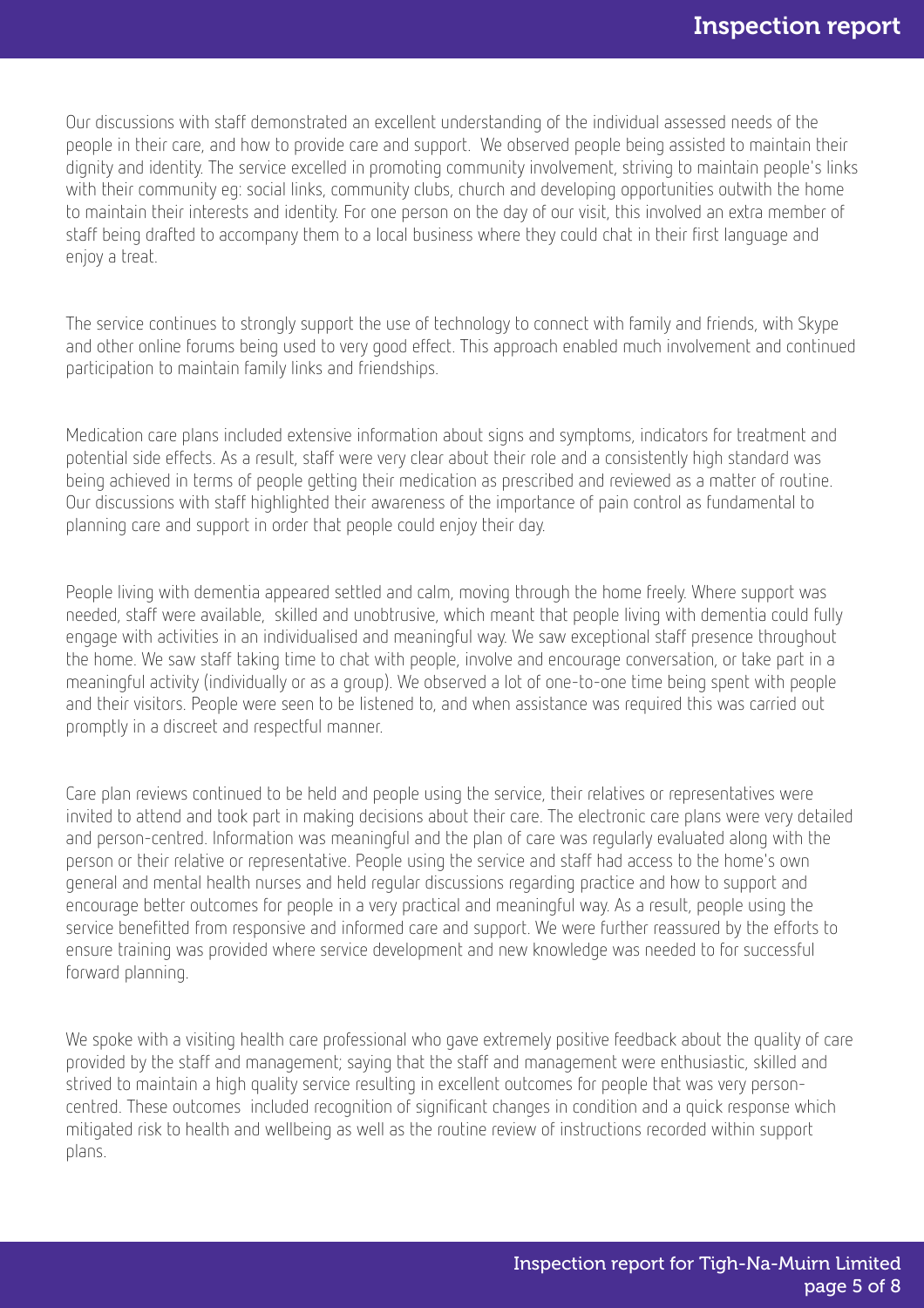We were impressed with how the service continually identified areas in which they wanted to further develop in order to promote the wellbeing of the people they supported. At the time of our inspection this included specific diagnosis led training to support someone living with a complex life shortening condition. Management focussed on ensuring staff performance was of the highest standard resulting in people using the service getting what they wanted and person-centred care, which they saw a pivotal to delivering best practice. The provision of training and the guidance and support available to staff secured good practice could be sustained.

It was very clear that the service and the support people using the service received from the staff and management at Tigh-Na-Murin, has continued to result in excellent outcomes for people.

#### How good is our leadership?

This key question was not assessed.

#### How good is our staff team?

This key question was not assessed.

#### How good is our setting?

This key question was not assessed.

#### How well is our care and support planned? 6 - Excellent

People using registered care services and or their family/representatives can expect to be fully involved in assessing their needs and care planning should reflect people's needs and wishes. This should be supported by the right staff and be carried out on a regular basis. The involvement of people using the service, relatives and representatives is fundamental to planning and assessing care and support. Care planning at Tigh-Na-Murin was excellent. The electronic system began with the individual and their expectations of care and was supported by easily accessible policy and procedures. We could clearly see that, by focusing on everyday life skills and the promotion of individualised care, staff supported people in a holistic and person-centred way. There was a strong focus on meaningful activity and exceptional resources available to carry out activity as an integral element to the way care and support planned.

Care plans were very detailed and were outcome focused. This ensured people were being supported to achieve personal goals in a very a positive and enabling way. As was observed during our visit. The service excelled in promoting community involvement, striving to maintain people's links with their community. We were further reassured by the availability of staff which mitigated the risk of planned activity being cancelled or postponed. People using the service and their families were included in both the development and evaluation of the care plans wherever possible.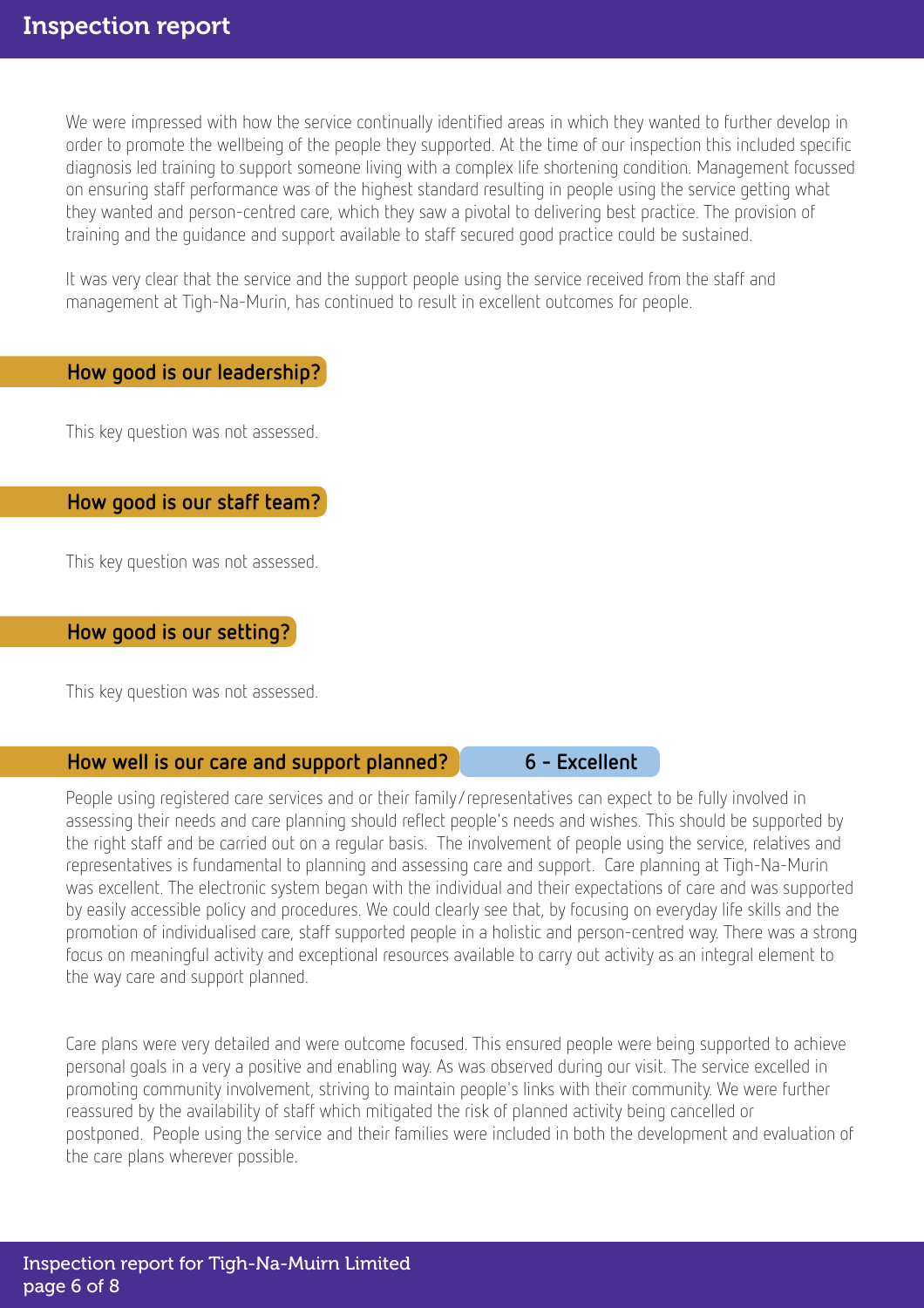We were further encouraged by staffs' understanding of the value in maintaining good records and the role a good support plan has in communicating a person's wishes and in maintaining their identity. Staff also verified through discussion an excellent awareness of the principles of the health and social care standards, their role and responsibilities and how training and teamwork were vital in the planning and delivery of care and support..

## Complaints

There have been no complaints upheld since the last inspection. Details of any older upheld complaints are published at www.careinspectorate.com.

### Detailed evaluations

| How well do we support people's wellbeing?               | 6 - Excellent |
|----------------------------------------------------------|---------------|
| 1.1 People experience compassion, dignity and respect    | 6 - Excellent |
| 1.2 People get the most out of life                      | 6 - Excellent |
| 1.3 People's health benefits from their care and support | 6 - Excellent |

| How well is our care and support planned?                                       | 6 - Excellent |
|---------------------------------------------------------------------------------|---------------|
| 5.1 Assessment and care planning reflects people's planning needs and<br>wishes | 6 - Excellent |